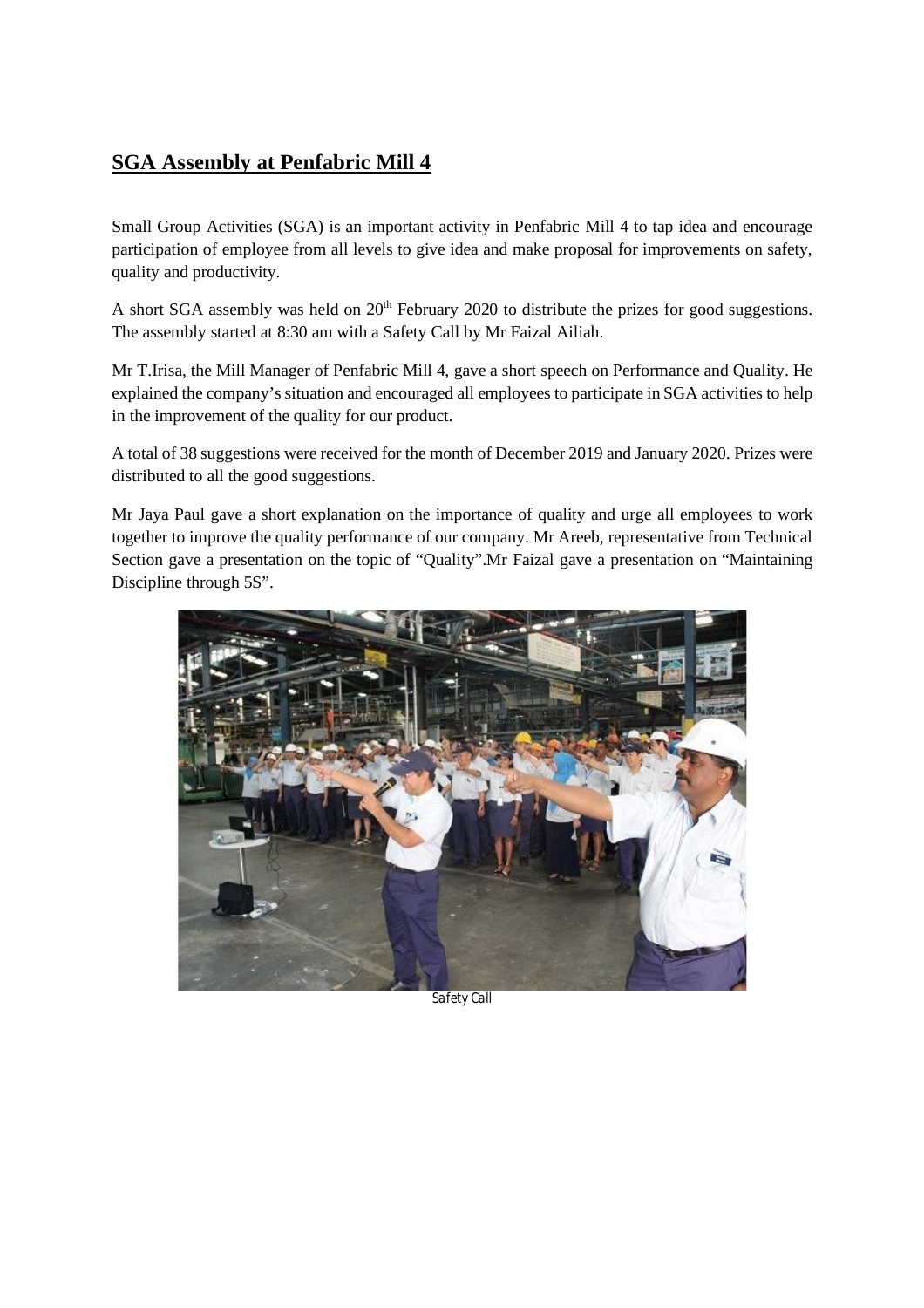

*Speech by Mill Manager, Mr Irisa*



*Speech by Mr Jaya Paul*